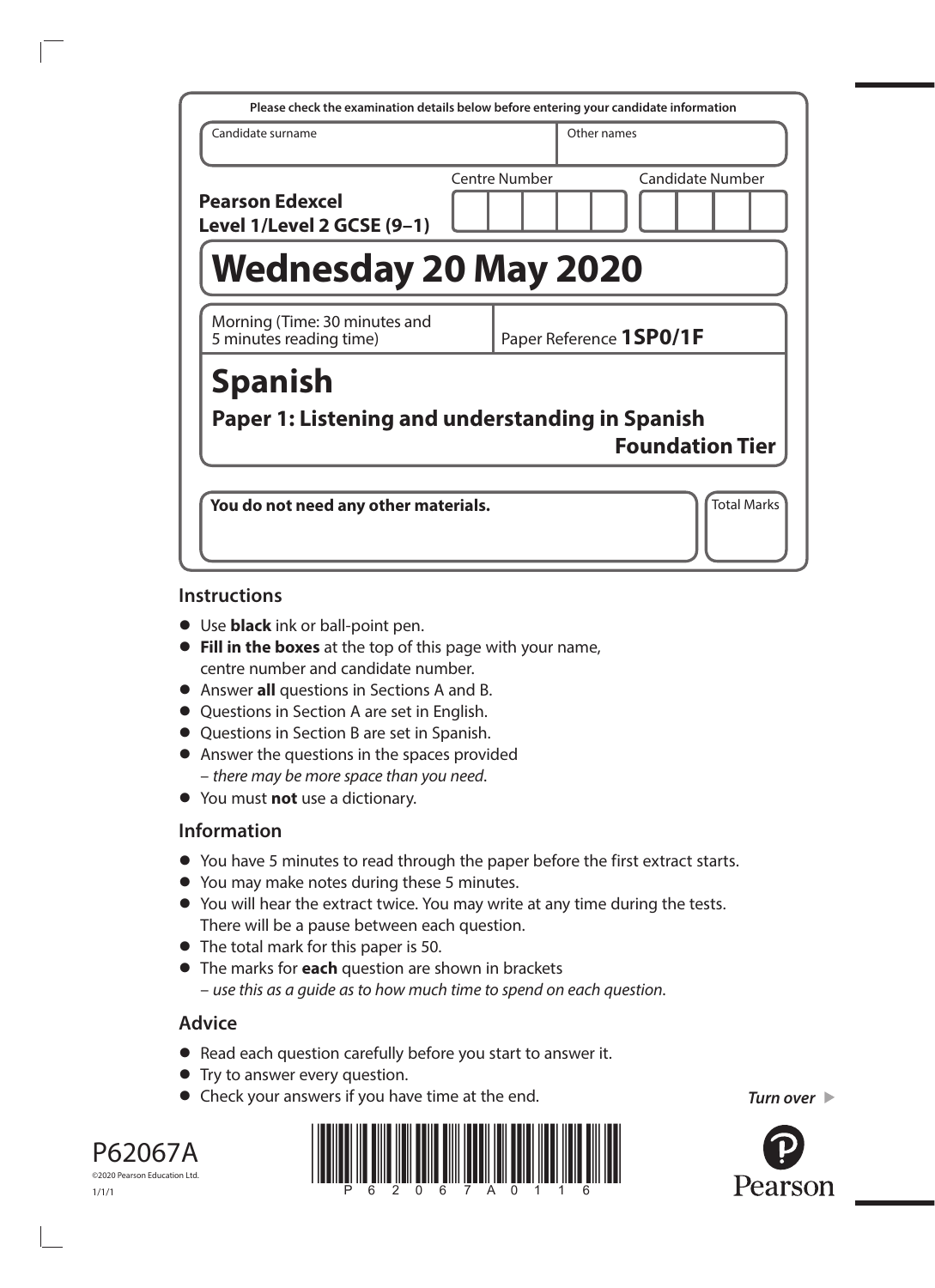#### **Answer ALL questions. Write your answers in the spaces provided.**

Some questions must be answered with a cross in a box  $\boxtimes$ . If you change your mind about an answer, put a line through the box  $\boxtimes$  and then mark your new answer with a cross  $\boxtimes$ .

#### **SECTION A**

#### **Jobs**

**1** Some students are talking about their ideal jobs.

What do they want to be?

Listen to the recording and put a cross  $\boxtimes$  in each one of the **three** correct boxes.

**(3)**

| $\boxtimes$ | <b>Example: Doctor</b> |
|-------------|------------------------|
| $\boxtimes$ | A Engineer             |
| $\boxtimes$ | Dentist<br>B           |
| $\times$    | <b>C</b> Waiter        |
| X           | <b>D</b> Architect     |
| $\times$    | <b>E</b> Teacher       |
| $\times$    | <b>F</b> Nurse         |
| $\times$    | <b>G</b> Journalist    |

# **(Total for Question 1 = 3 marks)**

**DO NOT WRITE IN THIS AREA**

DONOTWRITE IN THIS AREA

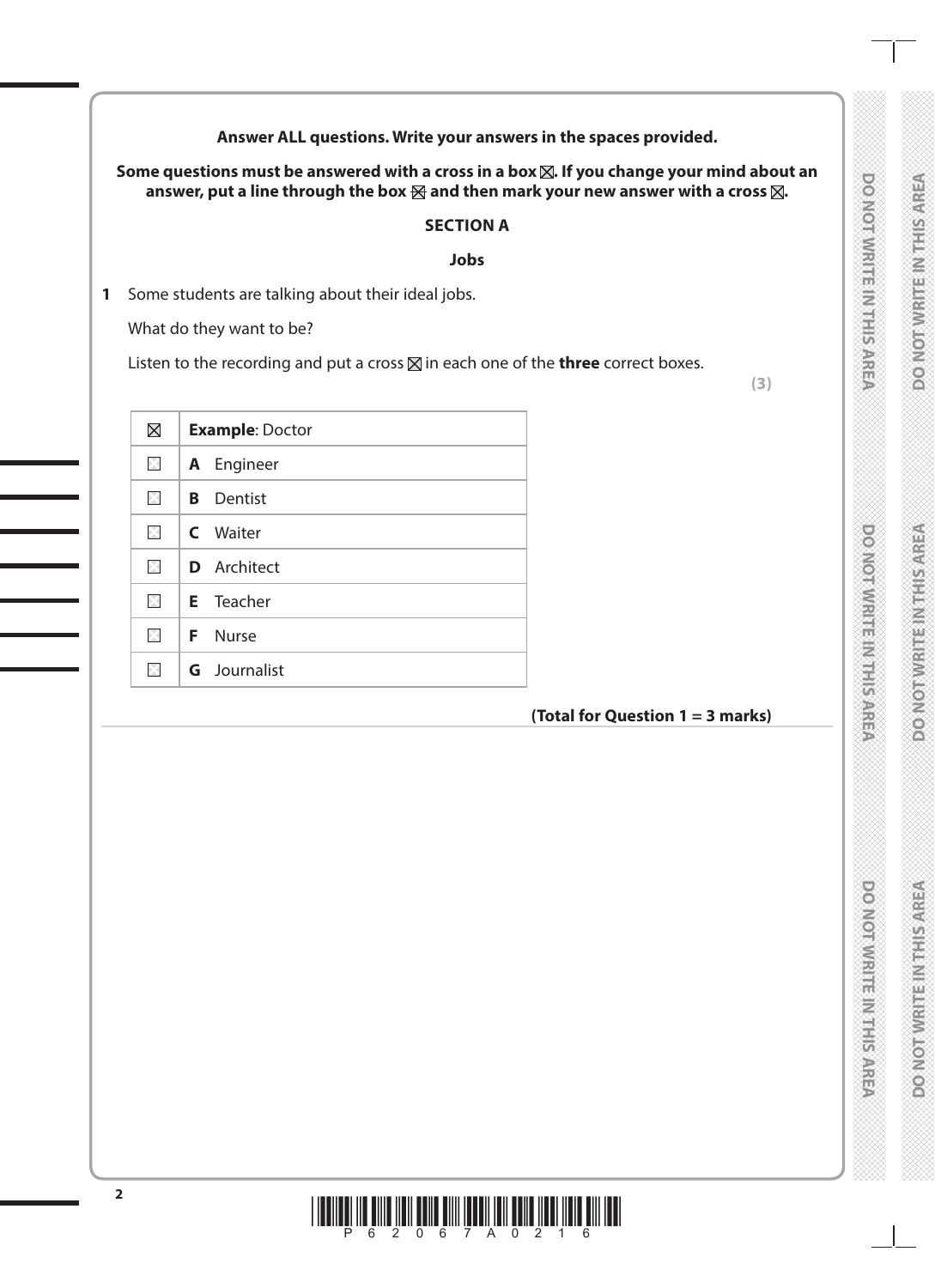#### **Going to the cinema**

#### **2** Your Spanish friend Alberto has left a message on your phone.

#### What does he say?

Listen to the recording and complete these statements by putting a cross  $\boxtimes$  in the correct box for each question.

**Example:** Alberto wants to go to the cinema on…

| $\mathbb{X}$                                        | A Thursday.        |
|-----------------------------------------------------|--------------------|
| $\mathbb{R}$                                        | <b>B</b> Friday.   |
| $\mathsf{X}% _{0}^{\ast}\!\left( \mathbf{1}\right)$ | <b>C</b> Saturday. |
| $\mathbb{Z}$                                        | <b>D</b> Sunday.   |

#### (i) He wants to watch…

| $\mathbb{R}$ | <b>A</b> an adventure film. |
|--------------|-----------------------------|
| $\mathbb{R}$ | <b>B</b> a cartoon.         |
| $\times$     | $C$ a horror film.          |
| $\mathbb{X}$ | <b>D</b> a comedy.          |

# (ii) The film starts at…

| $\mathbb{R}$ | A six o'clock.            |
|--------------|---------------------------|
| X.           | <b>B</b> half past six.   |
| $\mathbb{X}$ | <b>C</b> half past seven. |
| IXI.         | D eight o'clock.          |

(iii) Alberto is going to the cinema with…

| $\times$     | A his neighbour.     |
|--------------|----------------------|
| $\times$     | <b>B</b> his cousin. |
| $\times$ $-$ | C his brother.       |
| $\times$     | <b>D</b> his sister. |

# **(Total for Question 2 = 3 marks)**

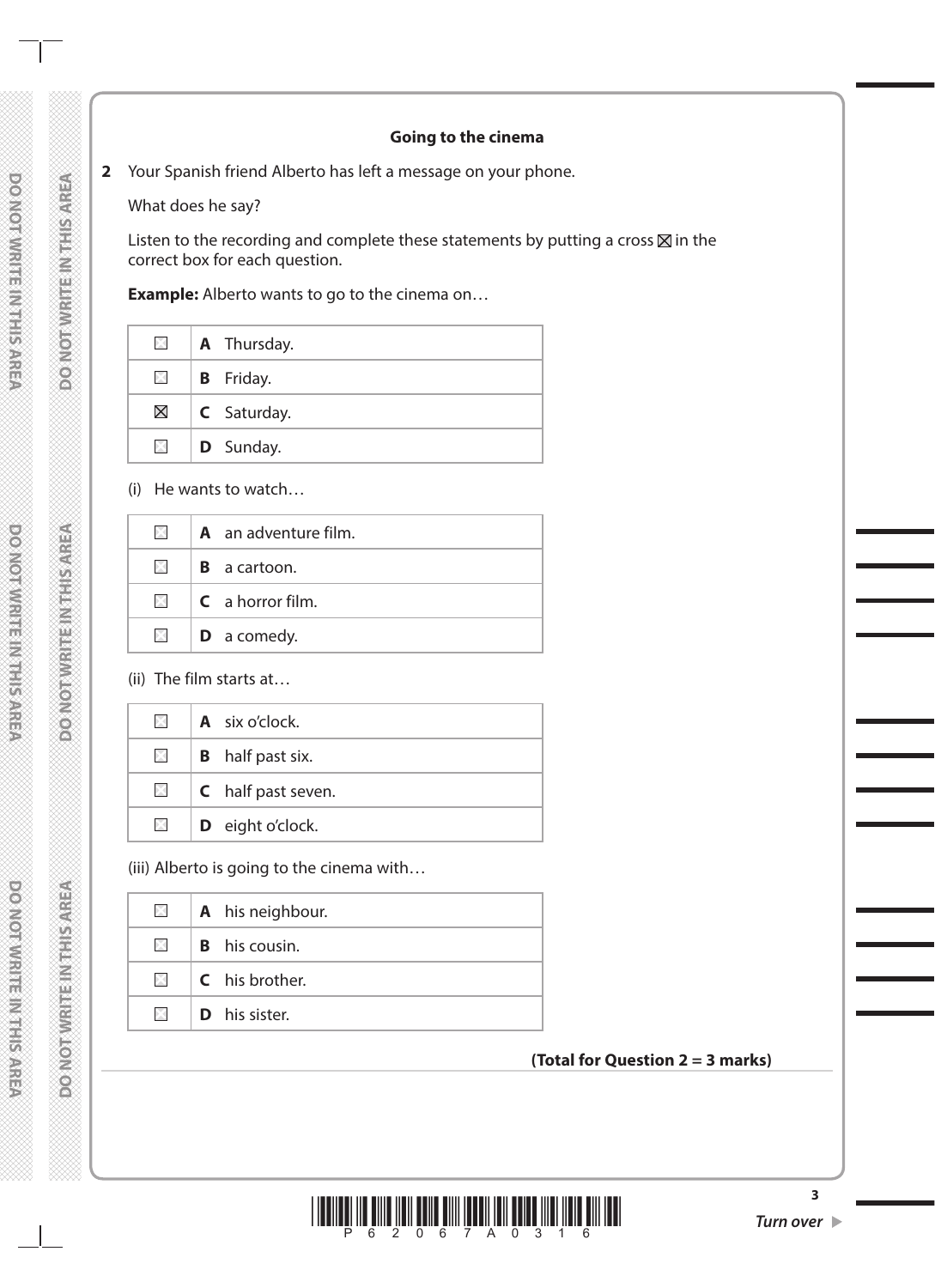# **DOMOTWRITEIN FIRSTER DO NOT WRITE IN THIS AREA**

# DONOTWRITE IN THIS AREA **DO NOT WRITE IN THIS AREA**

# **Helping the environment**

**3** Iván, Marga and Ismael are talking about what they do.

What do they do?

Listen to the recording and put a cross  $\times$  next to each one of the **three** correct statements.

|                |                            | Iván         | <b>Marga</b> | <b>Ismael</b> |
|----------------|----------------------------|--------------|--------------|---------------|
| <b>Example</b> | I take showers.            | $\boxtimes$  | $\times$     | $\boxtimes$   |
| A              | I use paper bags.          | X            | ⊠            | $\mathbb{X}$  |
| B              | I ride my bicycle.         | ×            | $\times$     | X             |
| C              | I use public transport.    | ×            | ×            | X             |
| D              | I recycle the rubbish.     | $\boxtimes$  | $\times$     | X             |
| E              | I avoid eating meat.       | X            | $\times$     | X             |
| F              | I save electricity.        | $\mathbb{R}$ | X            | X             |
| G              | I buy second hand clothes. | X            | X            | X             |

# **(Total for Question 3 = 3 marks)**

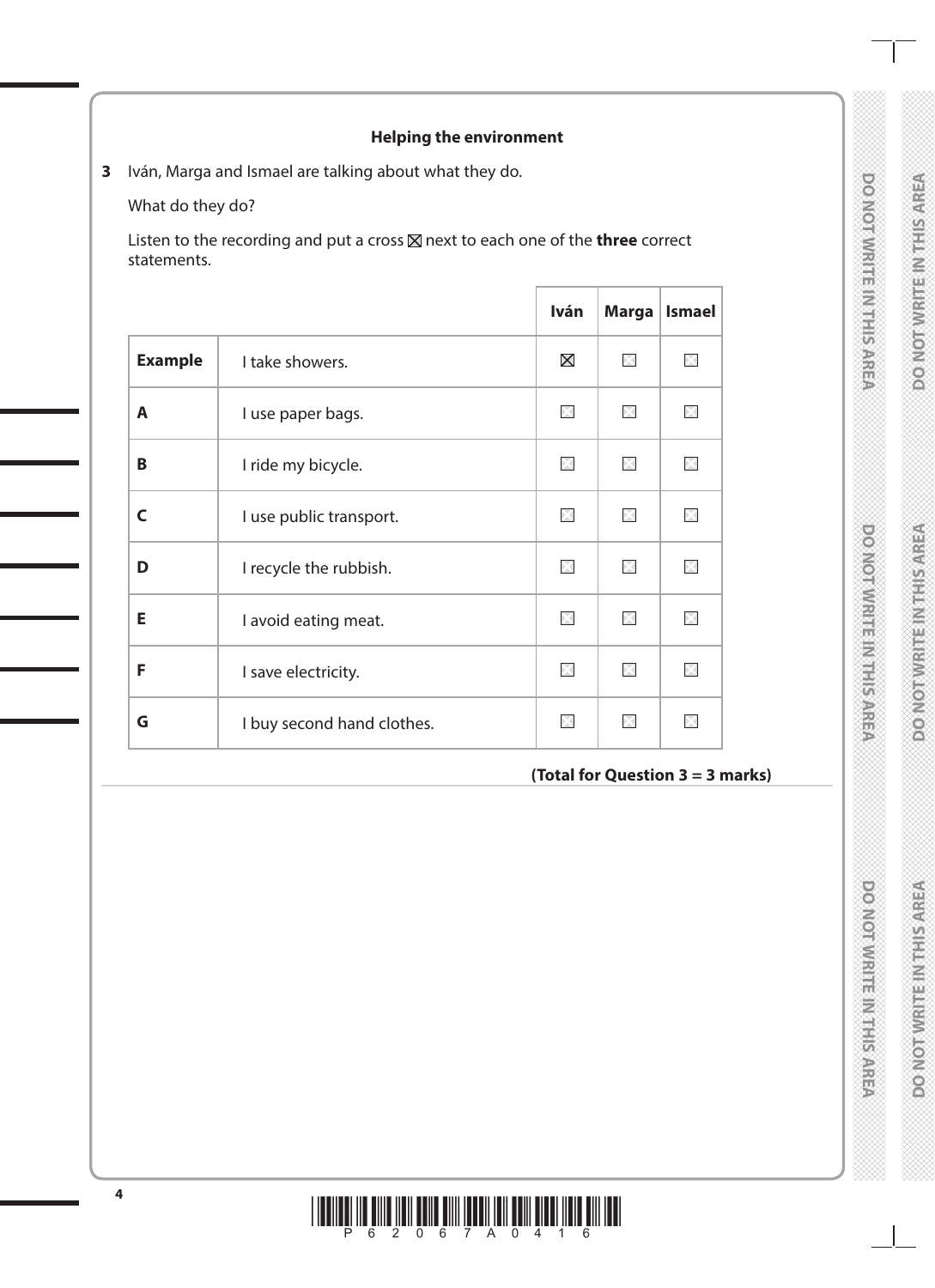#### **Spending money**

**4** You hear this podcast.

What do Marta, Esteban and Carlos spend their money on?

Listen to the recording and put a cross  $\boxtimes$  in each one of the **three** correct boxes.

|                |                | <b>Marta</b>      | <b>Esteban</b> | <b>Carlos</b> |
|----------------|----------------|-------------------|----------------|---------------|
| <b>Example</b> | make up        | $\bm{\mathsf{X}}$ | $\times$       | $\times$      |
| A              | going out      | $\boxtimes$       | $\boxtimes$    | $\times$      |
| $\mathbf B$    | clothes        | $\times$          | $\times$       | X             |
| $\mathsf{C}$   | computer games | $\boxtimes$       | $\times$       | X             |
| D              | shoes          | $\boxtimes$       | $\times$       | X             |
| E              | watches        | $\times$          | $\times$       | X             |
| F              | sweets         | $\boxtimes$       | $\boxtimes$    | X             |
| G              | books          | $\times$          | $\times$       | ×             |

**(Total for Question 4 = 3 marks)**

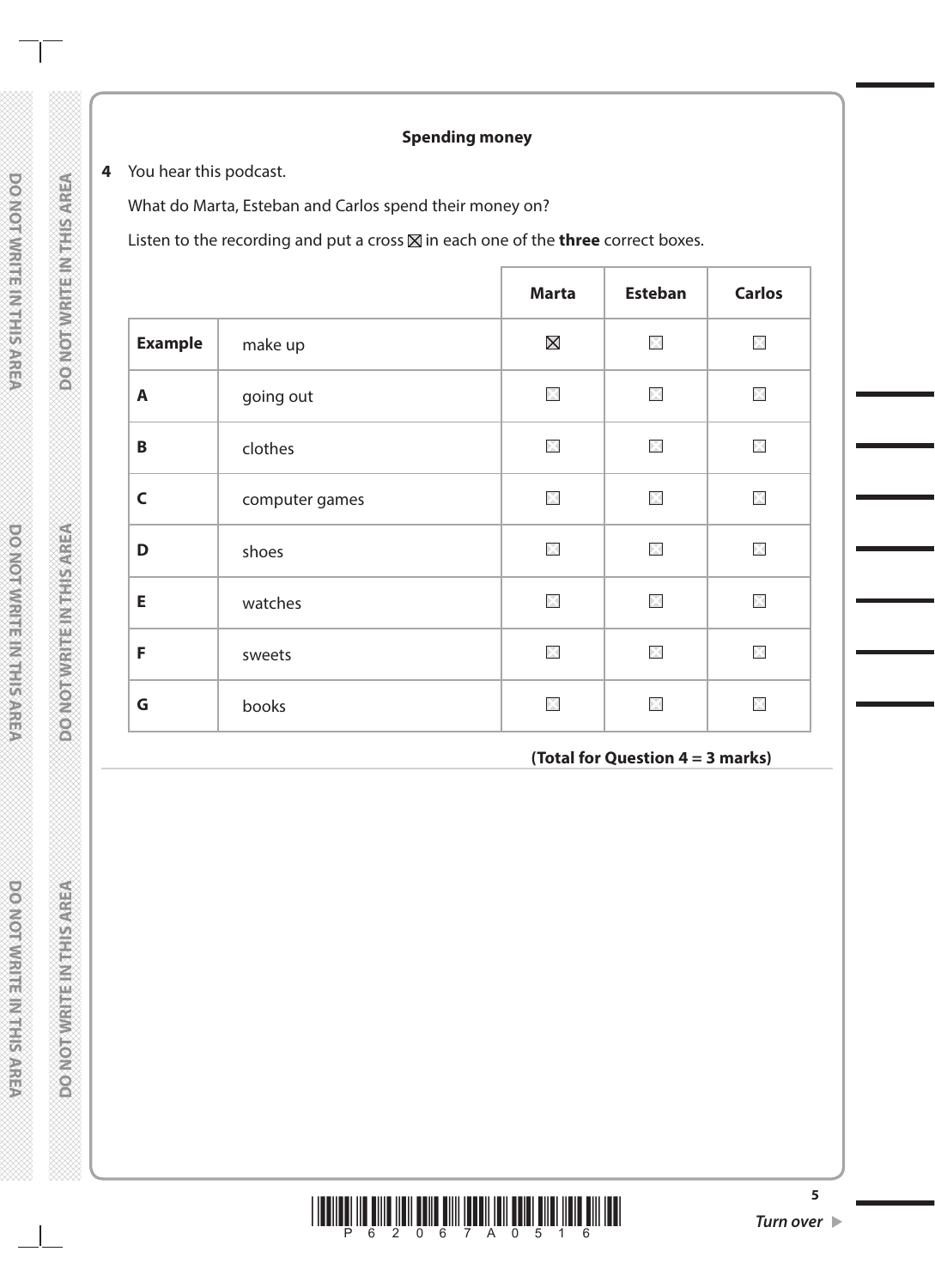| At the police station                                                  |                                  |
|------------------------------------------------------------------------|----------------------------------|
| Carla's bag is missing.                                                |                                  |
| Listen to the recording and answer the following questions in English. |                                  |
| (a) When did she lose her bag?                                         | (1)                              |
| (b) What does Carla say about her bag? Give two details.               | (2)                              |
| (c) What was inside Carla's bag? Give one detail.                      | (1)                              |
|                                                                        |                                  |
|                                                                        | (Total for Question 5 = 4 marks) |
|                                                                        |                                  |
|                                                                        |                                  |
|                                                                        |                                  |
|                                                                        |                                  |
|                                                                        |                                  |
|                                                                        |                                  |
|                                                                        |                                  |
|                                                                        |                                  |

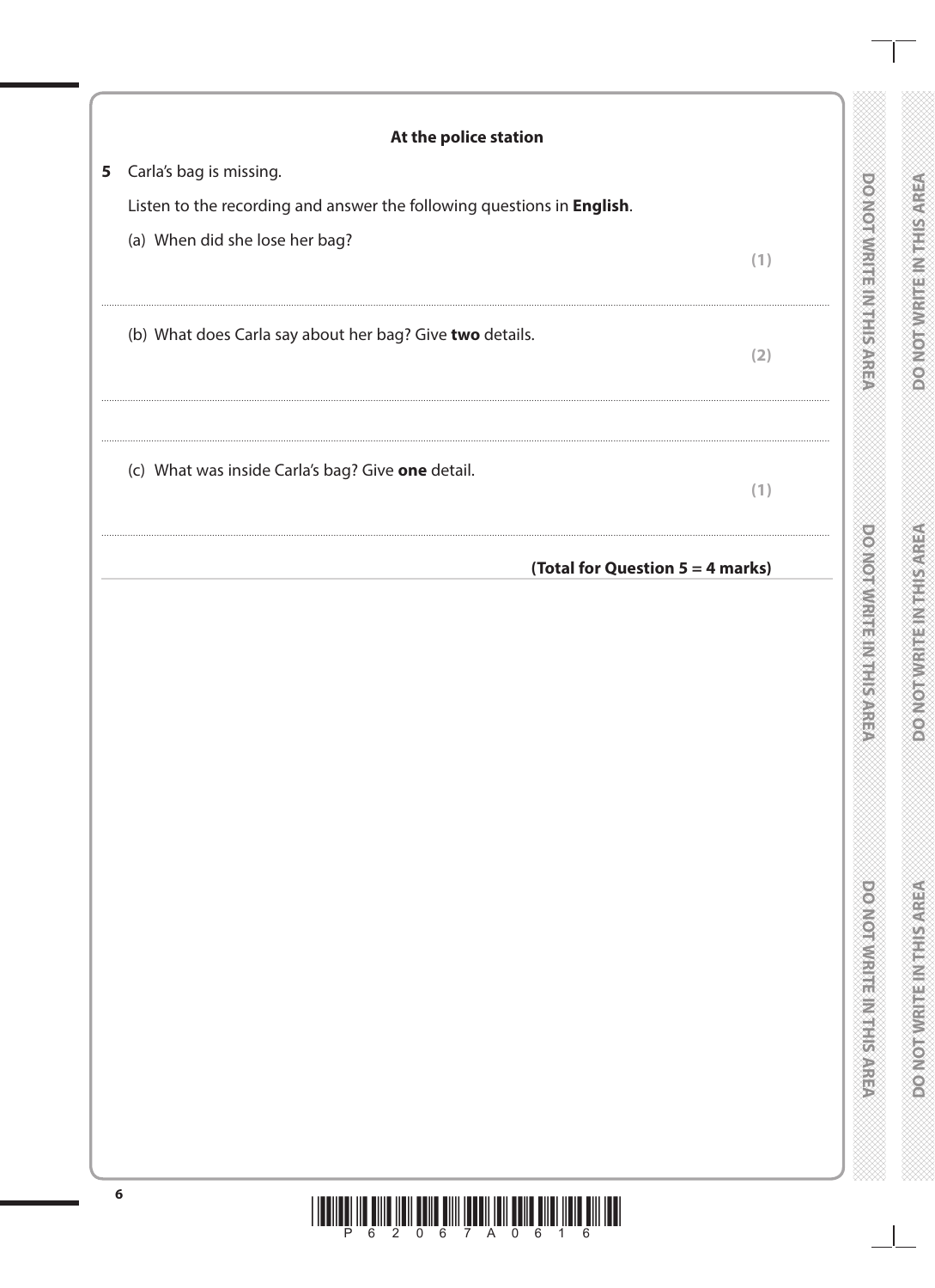|   |                                                                      | <b>Classroom rules</b>                                                                                                                                                                                                             |     |
|---|----------------------------------------------------------------------|------------------------------------------------------------------------------------------------------------------------------------------------------------------------------------------------------------------------------------|-----|
| 6 | A teacher is explaining his classroom rules.                         |                                                                                                                                                                                                                                    |     |
|   | What does he say?                                                    |                                                                                                                                                                                                                                    |     |
|   | Complete the sentences. Use the correct word or phrase from the box. |                                                                                                                                                                                                                                    |     |
|   | careful silent                                                       | think<br>eat                                                                                                                                                                                                                       |     |
|   | exercise book<br><u>listen base</u>                                  | drink<br>homework                                                                                                                                                                                                                  |     |
|   | during the experiments.                                              | (a) In class, you have to <i>listen</i> different and be manufactured as a product of the contract of the contract of the contract of the contract of the contract of the contract of the contract of the contract of the contract |     |
|   |                                                                      |                                                                                                                                                                                                                                    | (1) |
|   |                                                                      |                                                                                                                                                                                                                                    |     |
|   |                                                                      |                                                                                                                                                                                                                                    |     |
|   |                                                                      |                                                                                                                                                                                                                                    | (2) |
|   |                                                                      | (Total for Question 6 = 3 marks)                                                                                                                                                                                                   |     |

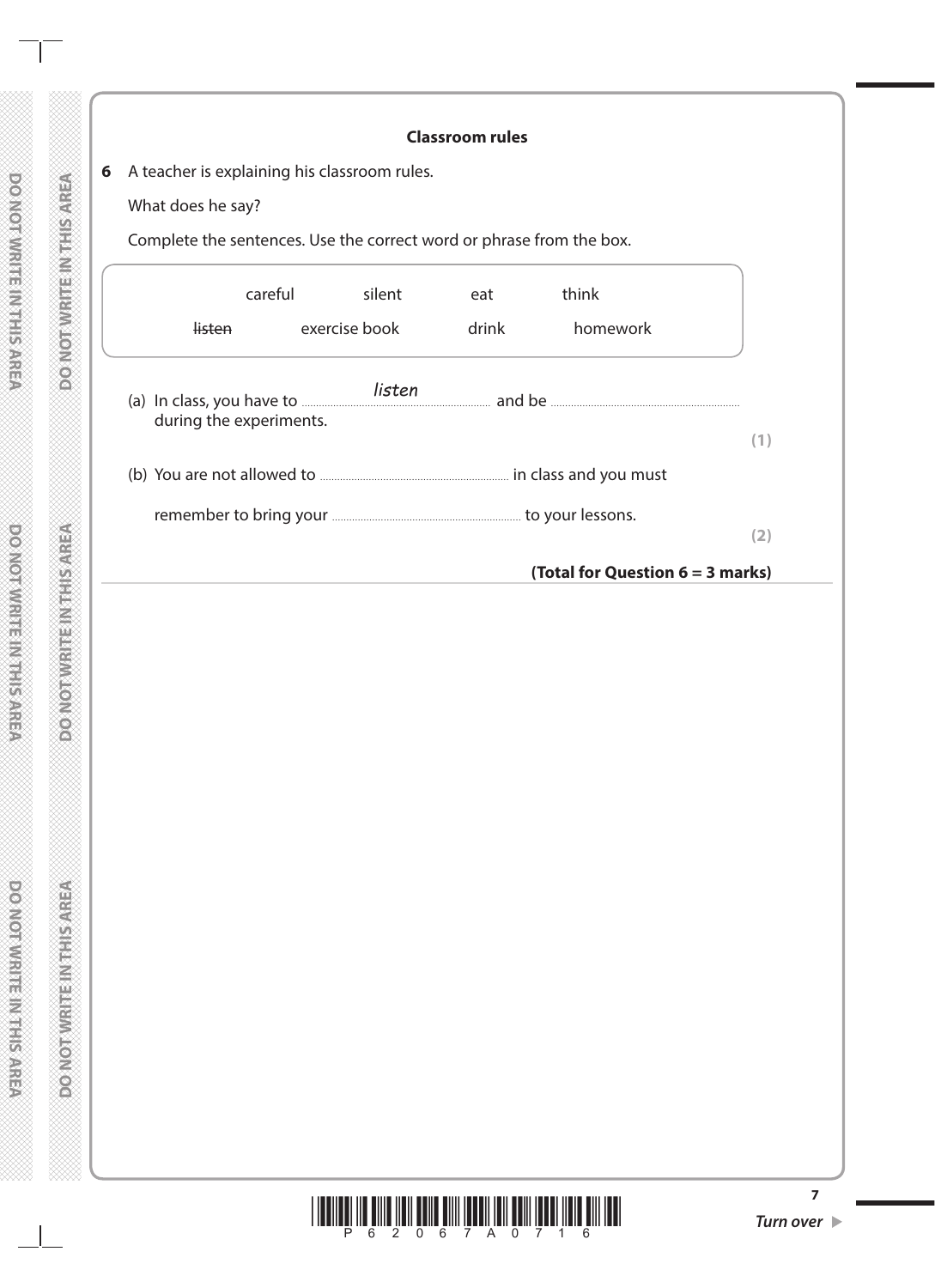**DO NOT WRITE IN THIS AREA** 

**DOMOTWRITEIN FIRSTER** 

**DO NOT WRITE IN THIS AREA**

DONOTWRITE IN THIS AREA

#### **Formentera**

**7** Your Spanish friend is talking about Formentera as a holiday destination.

What does she say?

Listen to the recording and put a cross  $\boxtimes$  in each of the **three** correct boxes.

| $\boxtimes$ | <b>Example:</b><br>It is a great place to rest. |  |
|-------------|-------------------------------------------------|--|
| $\boxtimes$ | <b>A</b> You can fly there from Ibiza.          |  |
| $\boxtimes$ | <b>B</b> Hotels are always cheap.               |  |
| $\boxtimes$ | <b>C</b> Scooters are easy to hire.             |  |
| $\boxtimes$ | <b>D</b> The island is quite big.               |  |
| X           | <b>E</b> The beaches are the best thing.        |  |
| ⊠           | <b>F</b> The water is never cold.               |  |
| ×           | <b>G</b> The local speciality is fish.          |  |

# **(Total for Question 7 = 3 marks)**

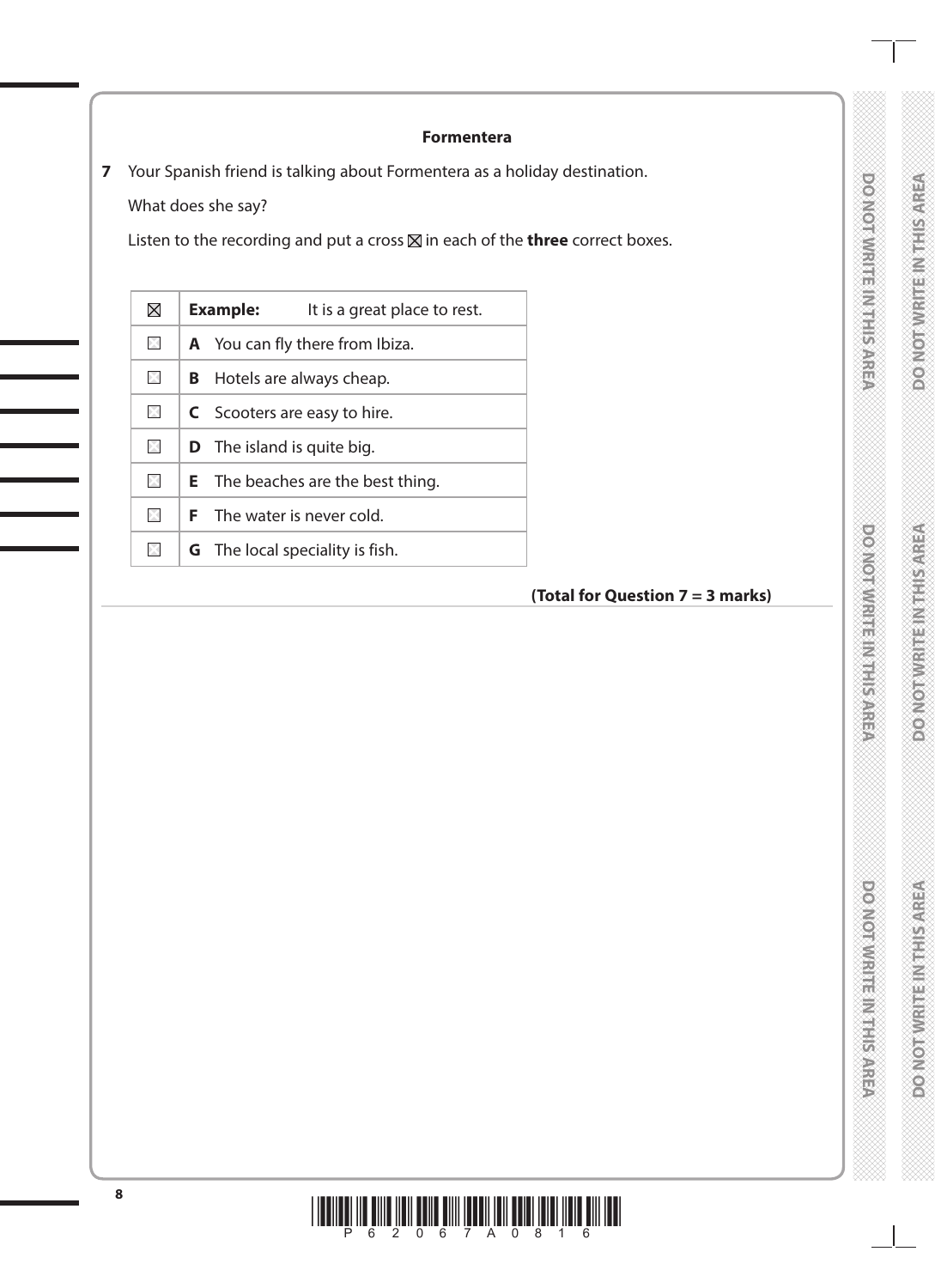|   | <b>Weather forecast</b>                                                        |
|---|--------------------------------------------------------------------------------|
| 8 | You are listening to the weather forecast for Spain.                           |
|   | What do you find out?                                                          |
|   | Listen to the recording and answer the following questions in <b>English</b> . |
|   | (a) What is the weather like in Spain today? Give one detail.                  |
|   | (1)                                                                            |
|   |                                                                                |
|   | (b) What is the problem with public transport? Give one detail.<br>(1)         |
|   |                                                                                |
|   | (c) What will the weather be like on Sunday? Give one detail.                  |
|   | (1)                                                                            |
|   |                                                                                |
|   | (Total for Question 8 = 3 marks)                                               |

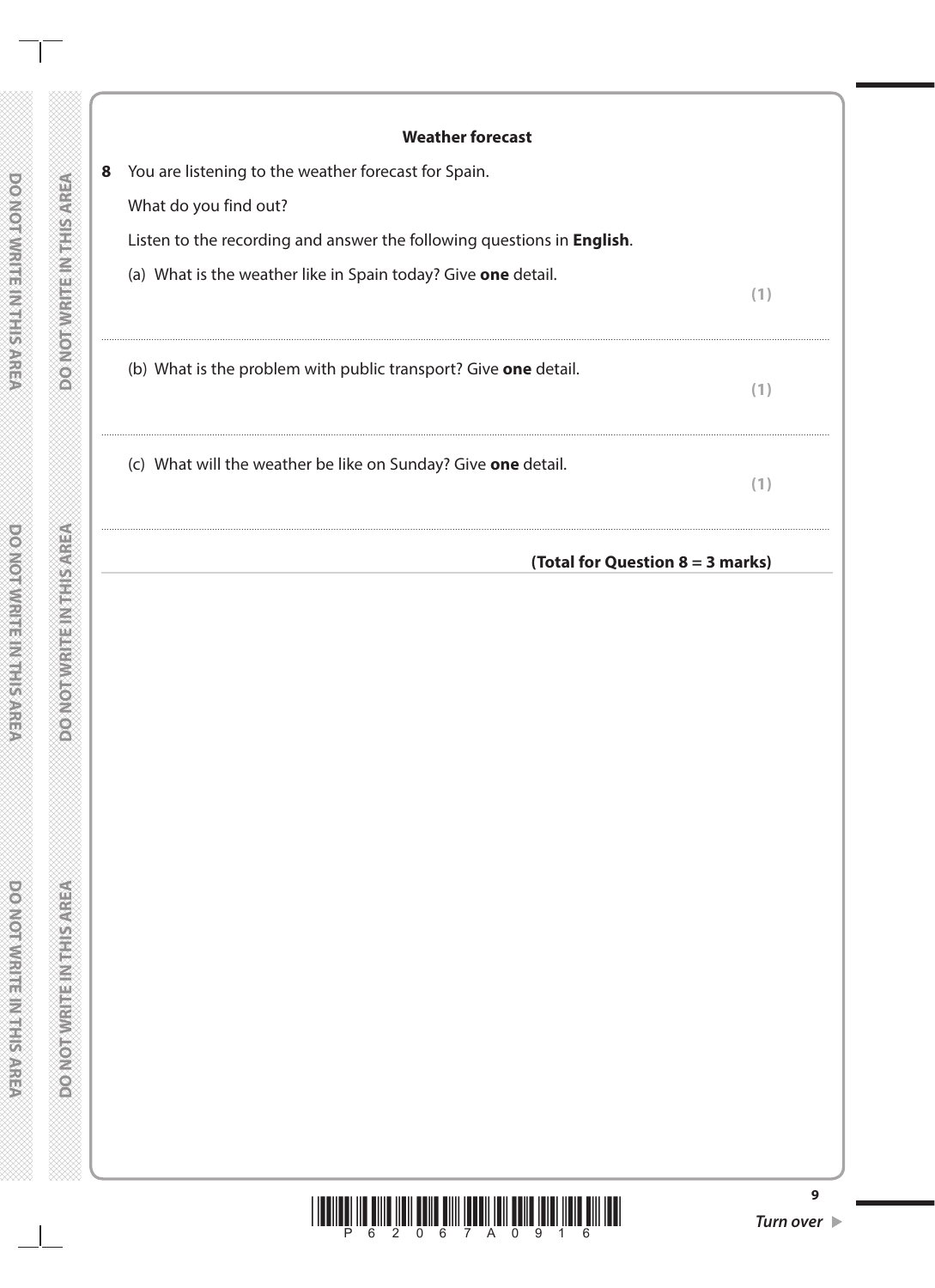**DO NOT WRITE IN THIS AREA** 

DO NOTWRITE IN THE AREA

# **Volunteering**

**9** Your friend Sergio is talking about his work preparing meals for a charity.

Listen to the recording and complete the sentences by putting a cross  $\times$  in the correct box for each question.

**Example**: Sergio worked during the …

| $\times^-$  | <b>A</b> summer.     |
|-------------|----------------------|
| $\boxtimes$ | <b>B</b> spring.     |
| $\boxtimes$ | $\mathsf{C}$ winter. |
| XI.         | <b>D</b> autumn.     |

(i) The number of meals served daily is about …

| $\times$     | A 200.         |
|--------------|----------------|
| - 13         | <b>B</b> 250.  |
| $\mathbb{R}$ | $C_{20}$       |
| $\times$     | <b>D</b> 2000. |

(ii) The job was recommended by his …

|                | $\boxtimes$   A mother.          |
|----------------|----------------------------------|
| $\mathsf{X}$ i | <b>B</b> best friend.            |
|                | $\Box$ <b>C</b> mother's friend. |
| $\mathsf{X}$ 1 | <b>D</b> teacher.                |

(iii) Sergio did not enjoy …

| $\boxtimes$ | <b>A</b> washing the dishes.   |
|-------------|--------------------------------|
| $\times$    | <b>B</b> clearing the tables.  |
| $\boxtimes$ | $\mathsf{C}$ serving the food. |
| $\times$    | <b>D</b> cooking the food.     |

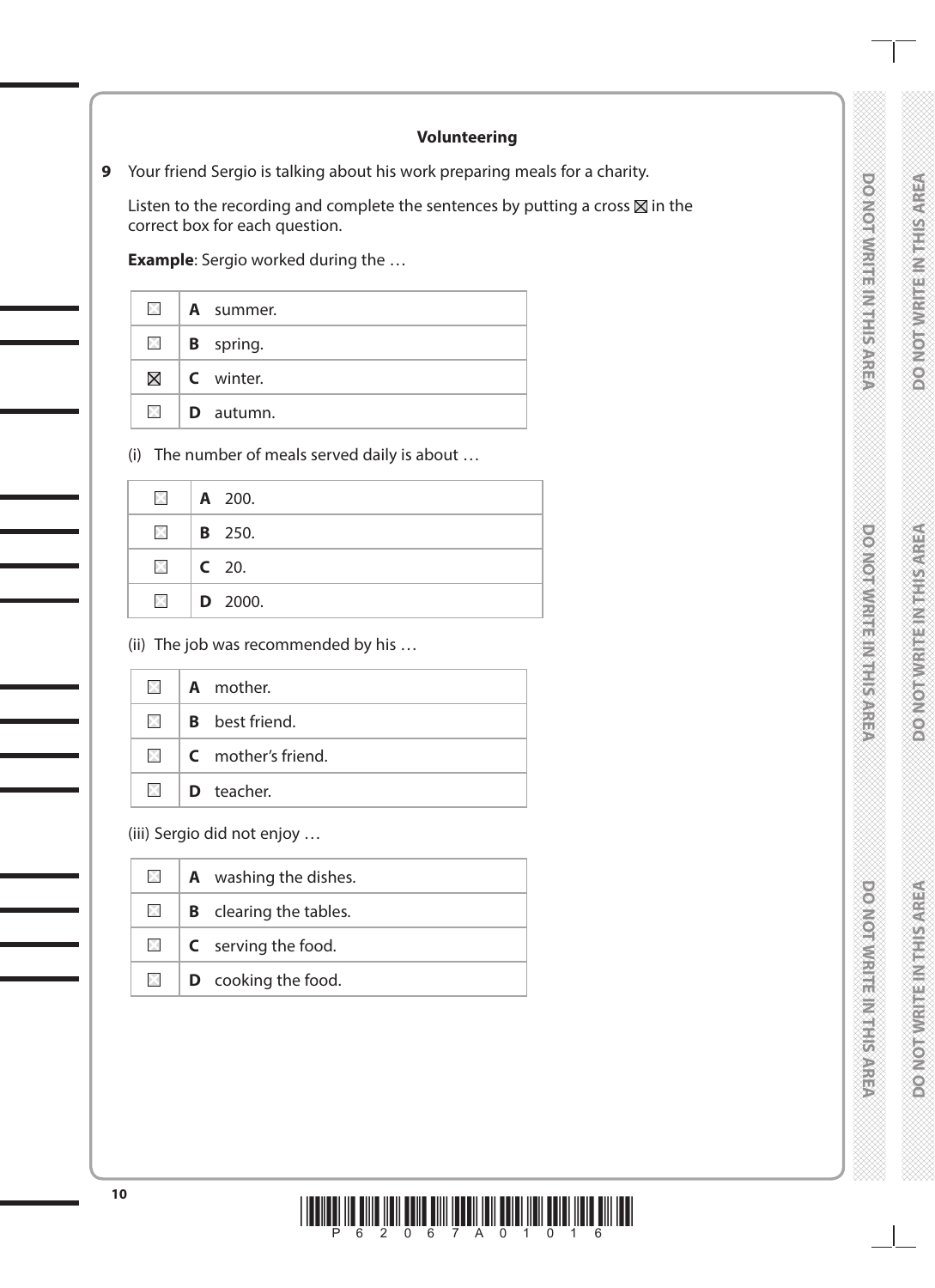# (iv) Sergio has decided to …

| $\mathbb{X}$<br><b>B</b> continue volunteering.<br><b>C</b> stop studying.<br>$\times$ | $\mathbb{R}$ | <b>A</b> find a weekend job.  |
|----------------------------------------------------------------------------------------|--------------|-------------------------------|
|                                                                                        |              |                               |
|                                                                                        |              |                               |
|                                                                                        | $\boxtimes$  | <b>D</b> to be more positive. |

**(Total for Question 9 = 4 marks)**

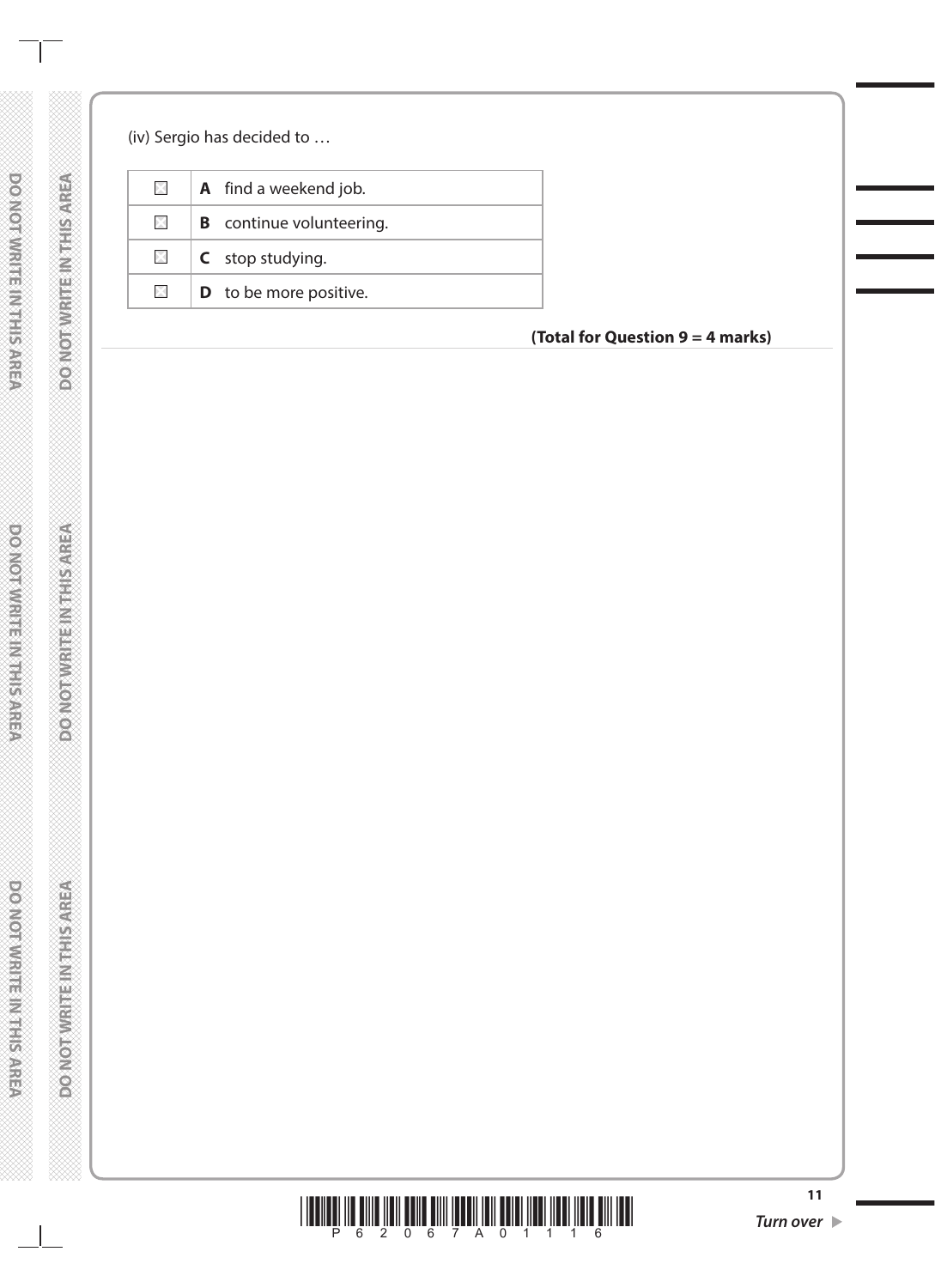| Listen to the recording and answer the following questions in English. |                                   |
|------------------------------------------------------------------------|-----------------------------------|
| (a) When did this phone come on to the market?                         | (1)                               |
| (b) What are we told about the price of this phone?                    | (1)                               |
| (c) How will buying this phone help poor people?                       | (1)                               |
| (d) Mention a problem with this phone.                                 | (1)                               |
|                                                                        | (Total for Question 10 = 4 marks) |



DO NOTWRITE MITHIE AREA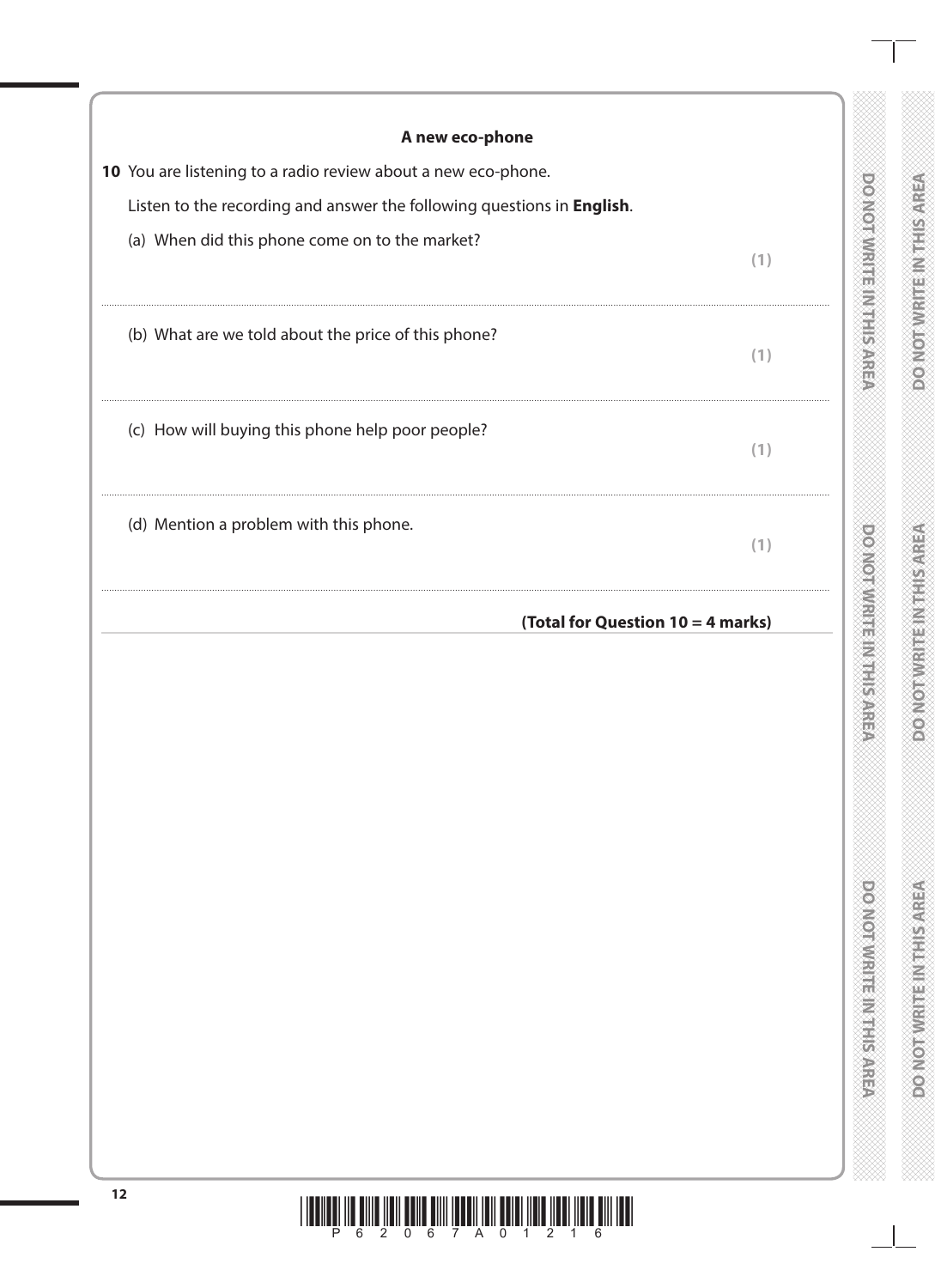#### **My new job**

**11** Víctor is talking about his new job.

What does he mention?

Listen to the recording and put a cross  $\boxtimes$  in each one of the **three** correct boxes.

| $\boxtimes$ | <b>Example:</b> | He is working abroad.                           |
|-------------|-----------------|-------------------------------------------------|
| ×           | A               | He finds his job interesting.                   |
| X           | В               | He gets on well with his boss.                  |
| $\times$    | C               | He has a good relationship with his colleagues. |
| $\times$    | D               | He does not work on Fridays.                    |
| $\times$    | Е               | He is not happy with the working hours.         |
| $\times$    | F               | His contract ends in six months' time.          |
| X           | G               | He would like to have his own company.          |
|             |                 |                                                 |

# **(Total for Question 11 = 3 marks)**

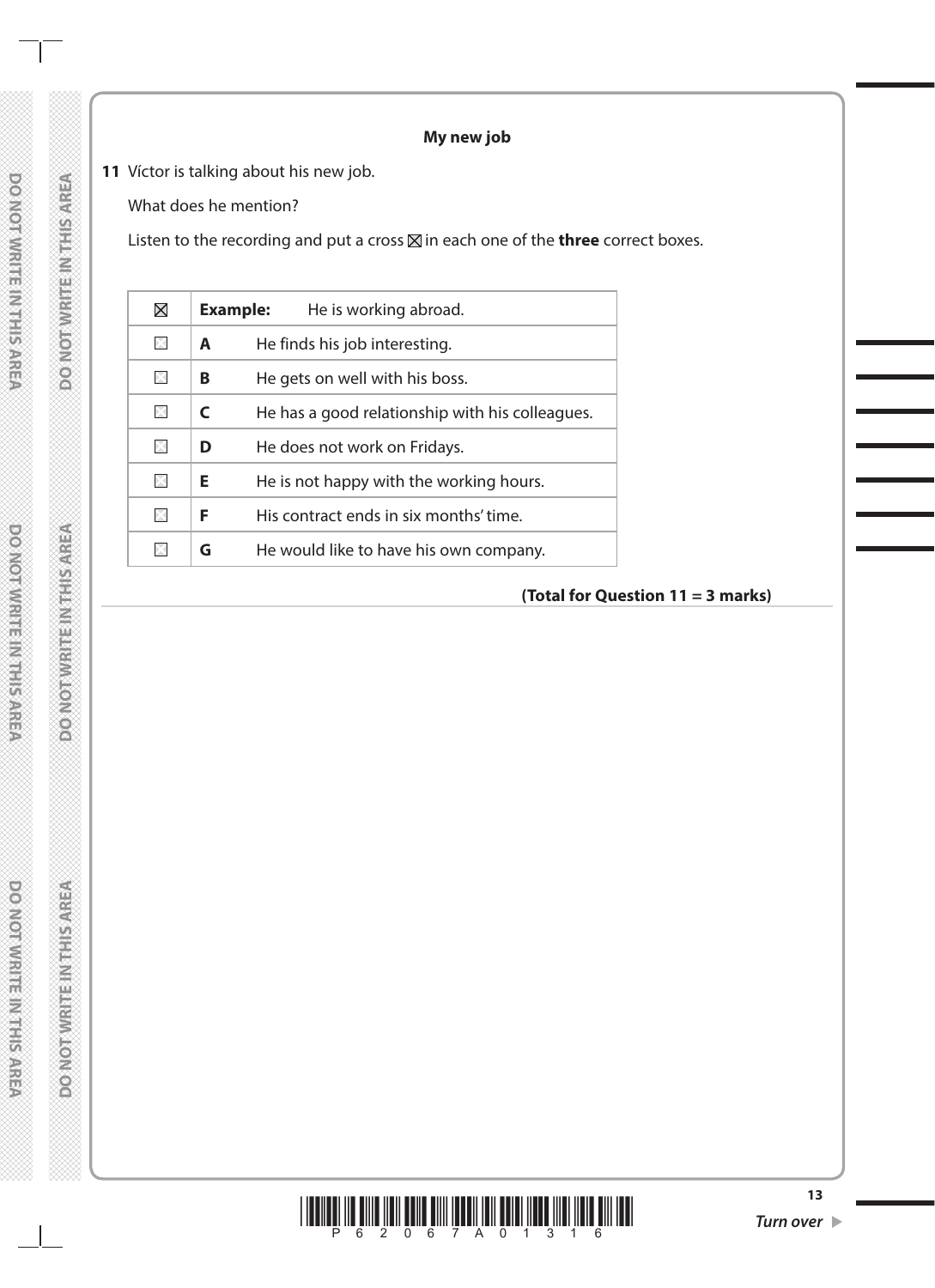| <b>Studying English abroad</b>                                                 |  |
|--------------------------------------------------------------------------------|--|
| 12 Your Spanish friend Sonia is talking about a recent study trip to Ireland.  |  |
| Listen to the recording and answer the following questions in <b>English</b> . |  |
| (a) What gave Sonia the opportunity to study English in Ireland?               |  |
| (b) What are we told about the course in Ireland? Give two details.            |  |
| (c) What helped her most to improve her English?                               |  |

# **(Total for Question 12 = 4 marks)**

# **TOTAL FOR SECTION A = 40 MARKS**

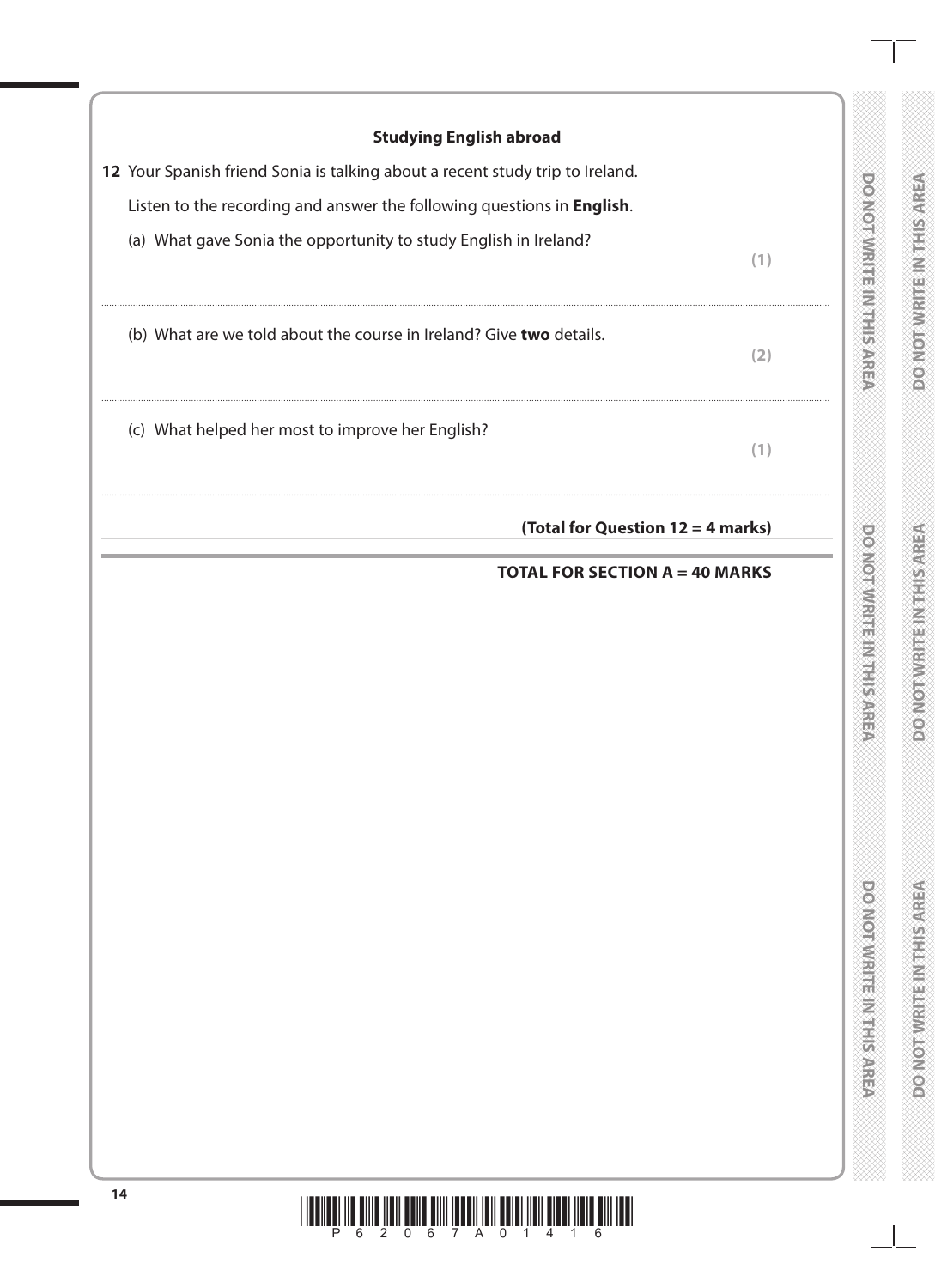#### **SECTION B**

#### **El último día de colegio**

**13** Tu amigo español Andrés está hablando sobre los planes para el último día de colegio.

Rellena el espacio de cada frase con una palabra del recuadro. Hay más palabras que espacios.

| mixtos<br>uniforme | baloncesto<br>martes | grandes<br>resultados | miércoles<br>fútbol               |     |
|--------------------|----------------------|-----------------------|-----------------------------------|-----|
| premios            | dulces               | almuerzo              | hamburguesas                      |     |
|                    |                      | martes                |                                   |     |
|                    |                      |                       |                                   | (1) |
|                    |                      |                       |                                   | (1) |
|                    |                      |                       |                                   | (1) |
|                    |                      |                       |                                   |     |
|                    |                      |                       |                                   | (1) |
|                    |                      |                       | (Total for Question 13 = 5 marks) | (1) |

**DO NOT WRITE INTHIS AREA**